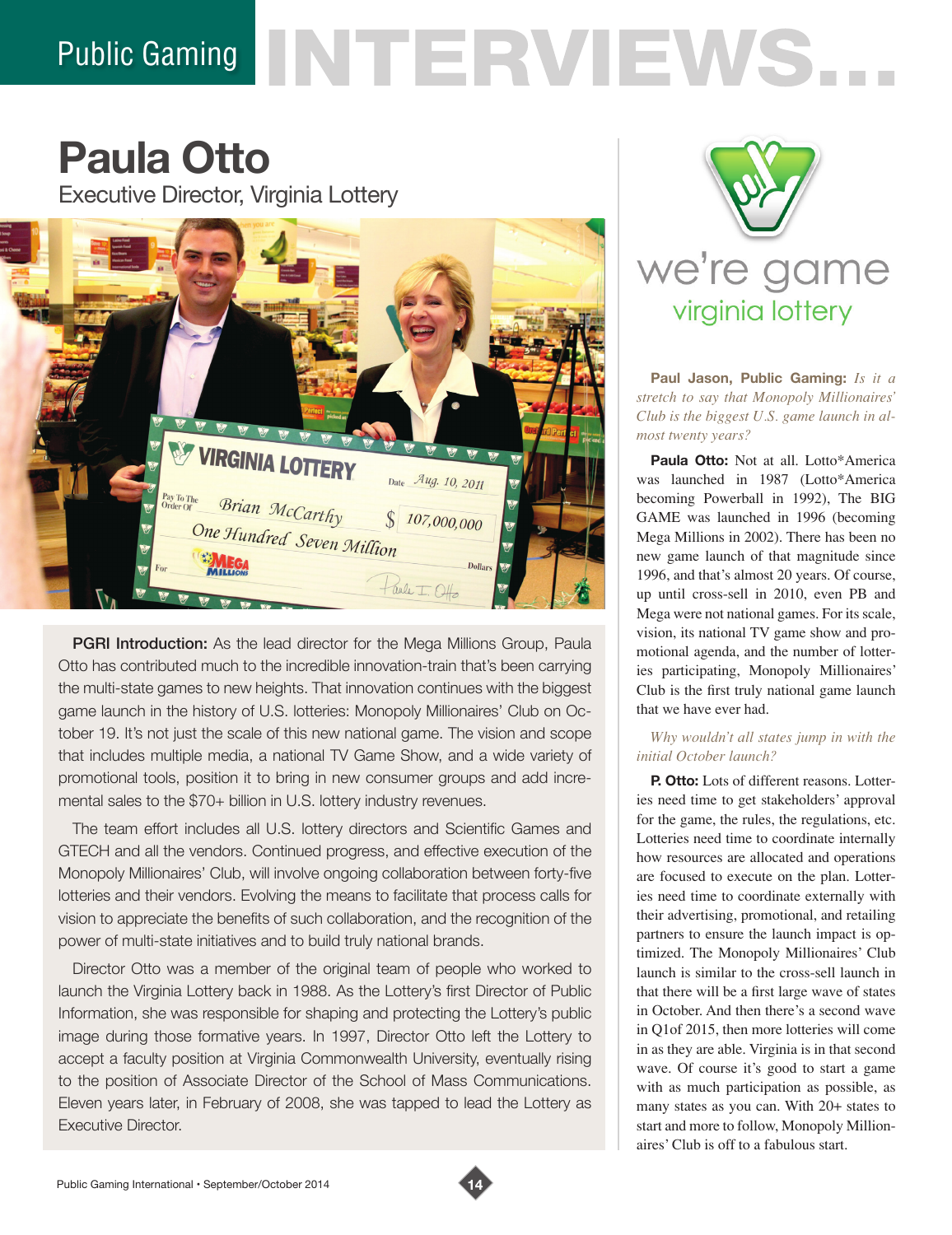#### *Monopoly has so many moving parts, making it even more critical that the run-up to launch be planned and executed well.*

**P. Otto:** Frankly, that has been done. This project has been years in development. It is extremely well thought-out. The steering committee, of which I've been a member, has worked very hard on many of the little details that make a big difference when you're launching a game of this magnitude. Of course, we realize we do not have a crystal ball that predicts every outcome, and have even planned for that.

The exciting and invigorating thing about Monopoly is that this is actually by far the biggest launch the U.S. lottery industry has ever had and it is being done from scratch: brand new game, brand new everything. Powerball (originally "Lotto\*America") launched with just seven jurisdictions and Mega Millions (originally the "Big Game") was launched with six states. The scale of Monopoly is huge, and the entire project epic. The number and variety of component parts are exhilarating. Of course, there is the TV Game Show which has never been done on a scale like this, and that is incredibly exciting. I think the selection of Billy Gardell as the host is brilliant—he has a hit TV show and is a very skilled entertainer. And the game itself has more ways to play and win than anything we have ever done. There is a whole group of promotional elements surrounding the game, along with a wellorchestrated application of internet, social media, and Mobile initiatives to engage the consumer and augment the whole Monopoly Millionaires' Club player experience.

#### *You are on the committee that is working on the Mobile apps and social media strategies, aren't you?*

**P. Otto:** Yes, and it is truly a pleasure to work with everyone to bring these concepts to fruition. Think about the fact that there are forty five jurisdictions and no two are completely alike. So as we create all these value-added components to the game, to the promotional agenda, to the whole sphere of player experience which includes a big menu of Mobile, online, and social media tools, we need to do it in ways that allow each individual state to participate in the way that fits within their regulatory constraints, their gaming culture, their whole state-specific agenda. Of course it's a challenge - but it is interesting, it's fun, and it's getting done. It's an exciting opportunity to

#### build a brand from the ground floor and try to build into it all of the game-playing attributes that today's consumers expect.

*Some of the great things you are doing for Monopoly could have been applied to Powerball or Mega Millions. But it must be hard to tinker with an existing multi-billion dollar franchise.* 

**P. Otto:** From the outset, we knew we wanted to integrate into Monopoly the entire range of exciting game attributes, promotional and consumer engagement strategies, Mobile and web-based initiatives, etc. We thought about all the things that the modern consumer might want in a lottery playing experience. We knew from the start that not all states would be able, or perhaps even want, to do everything that was available to them. So from the outset and to whatever extent possible, we designed the program to enable states to participate in those aspects of the promotional agenda that work for them, and not in those that don't work for them. We are able to do that because we are building the game and the entire apparatus that supports the game from scratch. For instance, the internet restrictions in some states are very limiting and that needs to be respected. There are some states that have restrictions on the application of Mobile even as a purely promotional medium. Some states may have restrictions that prohibit Second-Chance Draws. While all of the participating states have agreed to the basic operation of the game, they have some flexibility in how they'll use the internet and mobile components.

Powerball and Mega Millions are established brands, with established market positions and legacy consumer expectations as to how they're played, how they're promoted, and how they're distributed. We need to respect that legacy because consumers are supporting those two brands to the tune of \$8 billion a year. And from a practical standpoint, it can be an arduous process to change those games, but both groups are working to be more agile and to respond more quickly to consumers. And that is as it should be. What we're finding with Monopoly is that it's much easier to overlay social media, web-based promotions, TV game shows, and other innovations to a game from scratch than to experiment with the two biggest brands in the industry. So that's what we did. We created a cafeteria of options for states to be as innovative as they want to be with Monopoly Millionaires' Club.



*But aren't you trying to develop a more national approach to brand management and advertising? That as opposed to Powerball and Mega Millions where each state has control over the messaging and even the brand.* 

**P. Otto:** States still retain autonomy with Monopoly. That's as it should be. But Monopoly has built into the cost structure of the game a budget for advertising that will be created and made available for states to use. The advertising and promotional campaigns are being done by the Creative Agency David and Goliath. They produced the famous "California Dreaming" commercial that won so many of the Batchy awards for best TV commercial last year. They have developed a multi-faceted campaign which includes TV commercials, but also a wide variety of new media and innovative promotional campaigns. And, yes, we do hope that as many states as possible will work together towards the goal of building a national brand, with some measure of consistency that will be the foundation for much deeper consumer engagement, and increased sales. This is a new game that will connect with consumers in ways that no other game is doing. It promises to bring in new consumer groups, to appeal to a set of buyer motives and play styles that are different from Powerball and Mega Millions. Applying all the tools and resources at our disposal to build a brand that connects with a national consciousness, a brand that reflects these ambitious objectives, means working together and thinking about the broader, national implications of everything we do. Maximizing sales and net funds to the beneficiaries of our in-state beneficiaries is the goal. But thinking big, building a national brand is the means to accomplishing it.

#### *Media buys will continue to be done on only at the state level?*

**P. Otto:** The TV Game Show is national, and it's the first national lottery TV game show ever. We expect the impact of this on Monopoly, and on consumer awareness of lottery in general, to be transformative. It is a collaborative effort, funded by the game itself, and so is, in effect, a "national buy." The Monopoly TV Game Show will include players from every Monopoly state lottery. Other advertising and promotion relating to Monopoly will be executed and funded at the state lottery level—but states will be able to use the national spot, so there will be consistency. At this point there has not been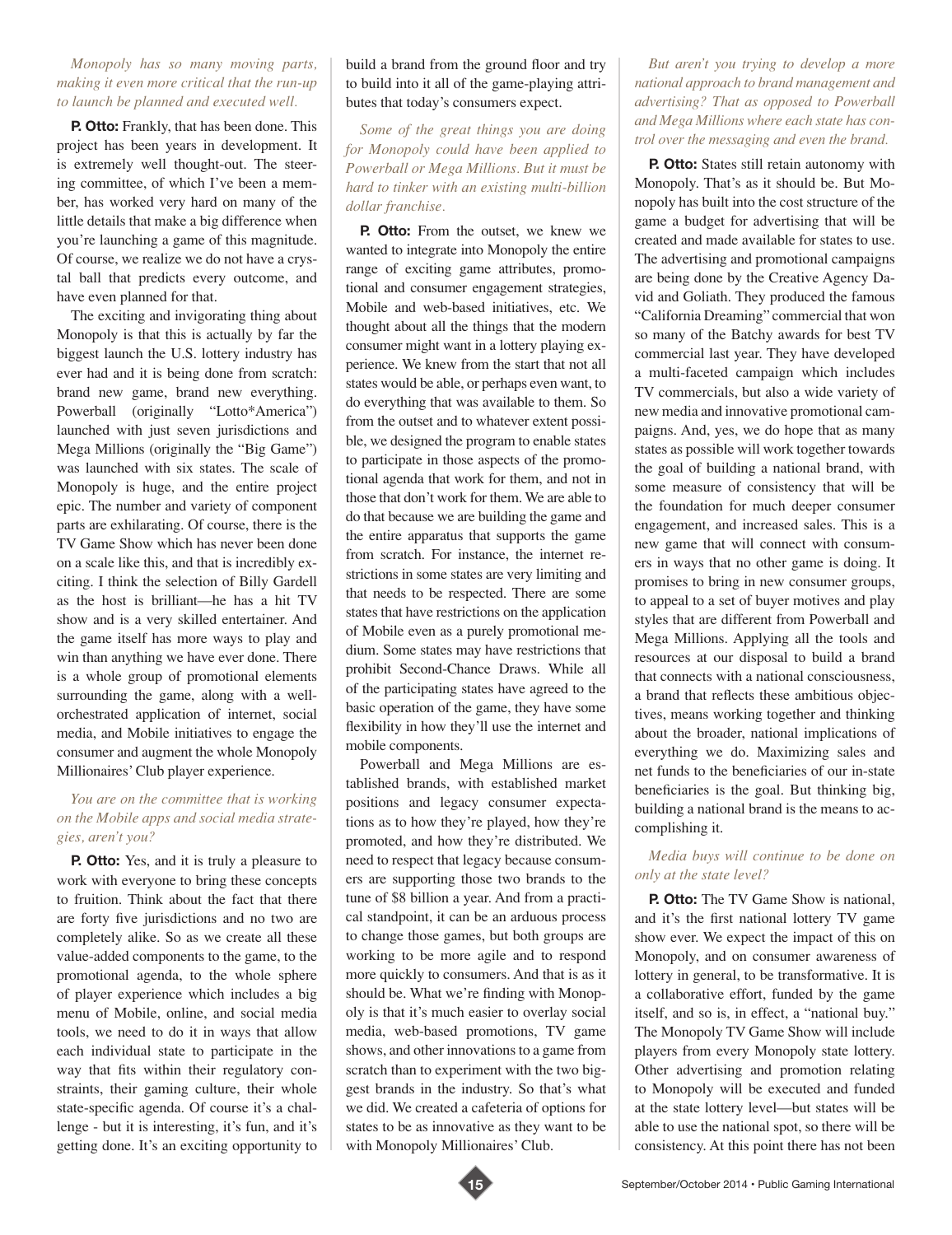any discussion about other national buys.

But there will be an effort to build consistency into the messaging and branding of Monopoly. There is one logo, for instance, that everyone will use. The messaging, branding, and advertising will be created for the national market but with the ability for states to add some local color.

*On that topic of consistency, Scott Bowen commended you (in an previous interview) for giving an effective and eloquent voice to Mega Millions: "Paula Otto did an extremely good job of representing not just Virginia but the entire Mega consortium." From your Public Relations perspective, how important will it be to have consistency on the national media stage of Monopoly, or Powerball and Mega Millions too?* 

**P.** Otto: Lotteries are both a state business and a nationwide industry. I think it is always to our benefit as a state business to leverage any and all opportunities to build our image and brand as a national industry, to carve out a role for brand Lottery on the national stage. The obvious opportunity for that is when there is a big jackpot. That becomes national news and we try to take full advantage of those opportunities to reinforce the image of a national brand. But we shouldn't wait for opportunity to be presented on a silver platter. We should create our own opportunity. The Monopoly TV Game Show is one example of a proactive initiative to build national presence.

I do think it is vital that the U.S. lottery industry has a means of getting the message out there and become a part of the national conversation, to be a staple in the national media and not be so restricted to local media. I don't know that we need a single spokesperson to be the face of lottery. I just think we need to be more systematic in the way we go about the business of garnering national press and leveraging that to build nation-wide awareness for our brands.

### *To what degree are the three national games being managed as a single category, to work together synergistically for optimal overall results?*

**P. Otto:** There is always the possibility of cannibalization between lottery games. As an industry, we are always keenly aware of the need to harmonize the products for optimal overall results. We have done extensive research for the introduction of this new National Premium Game and are confident that

it will appeal to a demographic profile and play-style that will bring in new consumer groups. We're confident that it will generate net overall increases in sales.

As regards to category management, my perspective is that it does not matter how the pie slices up as long as the aggregate total net revenues generated from Powerball, Mega Millions, and Monopoly continue to grow. That fulfills our mission to the good causes that lottery supports.

Right now, the business of launching Monopoly Millionaires' Club is getting our focus. As time goes on, we will certainly be assessing the market-response to Monopoly and look at ways to enhance the overall results of all three national games. I expect that will likely involve deep analyses into how they work together in the marketplace and how we might differentiate and drive synergies between the brands, and how we might otherwise evolve the brands to drive further growth in the category of national draw-games.

## *What makes the Monopoly Millionaires' Club so different from Powerball and Mega Millions?*

**P.** Otto: It's not a "jackpot" game. Monopoly is a numbers/draw-based game which has a top prize and then lots of million-dollar prizes. The whole dynamic is different than the jackpot-driven games of Powerball and Mega Millions. Consumers often ask why the \$400 million jackpot couldn't be used to create 400 millionaires instead of one "mega" millionaire. We know there will continue to be many players whose behavior will be driven by the high jackpots. And that's fine. But this game will appeal to the consumers who want better odds to win a million-dollar prize instead of the megajackpot prize. Monopoly does have top prizes that are still very attractive: The prizes will begin with a \$15 million Top Prize and ten \$1 million Club Prizes. If the Top Prize is not won, it will continue to increase in value for each subsequent draw up to \$25 million. Then, if no one wins the Top Prize, all additional prize monies will create additional \$1 million Club Prizes until someone wins the Top Prize. But as the game continues to roll past the top prize, the ongoing game revenue goes towards the creation of more and more one-million dollar prizes instead of driving the top prize higher and higher. The tagline that we are excited about, and feel that the consumer will be excited about, is the notion

of a "Shower of Millionaires." It is a different kind of game, appeals to a different playstyle and motivation than the jackpot games, and that's why we are confident that it will bring in new consumer groups and have minimal cannibalization impact on Powerball and Mega Millions.

And as we have already talked about, Monopoly Millionaires Club has an incredible array of innovative promotional campaigns to engage consumers in whole new ways. The breadth and scale of this project is unlike anything that has ever been done in the U.S. lottery industry.

#### *Monopoly represents a new high-water mark for innovation in the U.S. lottery industry. How can the momentum be maintained, even accelerated, going forward?*

**P. Otto:** We have come a long way over the past four years. Cross-sell, then \$2 Powerball, now Monopoly Millionaires' Club. Seeing all these things come to fruition causes me to feel very positive about the ability of state lotteries to work together. Can we do better, can we try to move faster? Absolutely we can and we are constantly working to do so.

The challenge of getting forty-five jurisdictions and multiple vendors to work together, make decisions together, vet proposals and decisions with countless stakeholders, and coordinate the action-plans that actually result in new products and strategies, is that it requires time. Combine that with the fact that the complexity of the games and promotional strategies, and the business in general, has become more and more complex. The nature of our business is that we can't market-test beta versions of a product. We have to research and test to whatever extent necessary to ensure that it is perfect right out of the box. That is a tall order, and it is not accomplished in weeks or even months.

Innovation and change creates uncertainty, and we need to mitigate that uncertainty as much as possible. It's been observed that this is a risk-averse industry. Well of course it is. We simply can't afford to do anything to jeopardize the value of this brand. Even a minor oversight that results in a mistake could cost us literally billions of dollars in brand equity. We are very serious about increasing the speed from concept to market, but we won't compromise the rigor of our planning and testing, or jeopardize the brand, in order to do that.